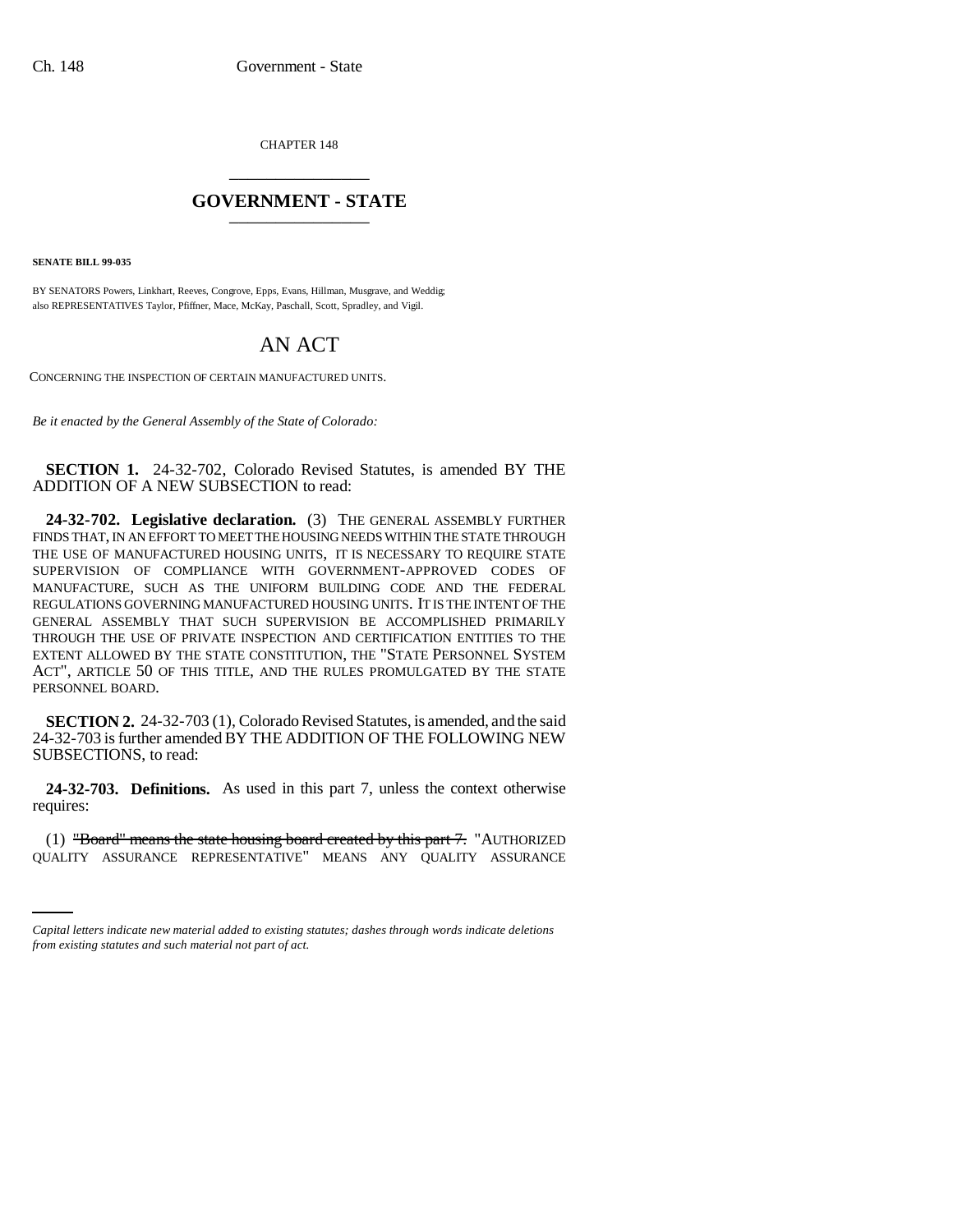REPRESENTATIVE APPROVED BY THE DIVISION OF HOUSING PURSUANT TO SECTION 24-32-705 (1) (o).

(1.2) "BOARD" MEANS THE STATE HOUSING BOARD CREATED BY THIS PART 7.

(3.1) "FACTORY-BUILT NONRESIDENTIAL UNIT" MEANS ANY STRUCTURE, OR COMPONENT THEREOF, DESIGNED PRIMARILY FOR COMMERCIAL, INDUSTRIAL, OR OTHER NONRESIDENTIAL USE, EITHER PERMANENT OR TEMPORARY, INCLUDING A MANUFACTURED UNIT THAT IS WHOLLY OR IN SUBSTANTIAL PART MADE, FABRICATED, FORMED, OR ASSEMBLED IN MANUFACTURING FACILITIES FOR INSTALLATION, OR ASSEMBLY AND INSTALLATION, ON PERMANENT OR TEMPORARY FOUNDATION AT THE BUILDING SITE.

(6.6) "PRODUCTION REVIEW" MEANS AN EVALUATION OF A MANUFACTURING FACILITY'S ABILITY TO FOLLOW APPROVED PLANS, STANDARDS, CODES, AND QUALITY CONTROL PROCEDURES DURING CONSTRUCTION OF MANUFACTURED HOUSING UNITS.

(6.8) "QUALITY ASSURANCE REPRESENTATIVE" MEANS ANY STATE, FIRM, CORPORATION, OR ENTITY THAT PROPOSES TO CONDUCT PRODUCTION REVIEWS, EVALUATE A MANUFACTURER'S QUALITY CONTROL PROCEDURES, AND PERFORM DESIGN EVALUATIONS FOR MANUFACTURED HOUSING UNITS.

**SECTION 3.** 24-32-705 (1) (d), Colorado Revised Statutes, is amended, and the said 24-32-705 (1) is further amended BY THE ADDITION OF A NEW PARAGRAPH, to read:

**24-32-705. Functions of division.** (1) The division has the following functions:

(d) To administer uniform construction and maintenance standards adopted by the board pursuant to section 24-32-707 (1) (b) AND THOSE STANDARDS REQUIRED BY SECTION 24-32-708.5;

(o) TO REVIEW AND APPROVE QUALITY ASSURANCE REPRESENTATIVES THAT INTEND TO PERFORM INSPECTIONS AND ISSUE INSIGNIA OF APPROVAL PURSUANT TO THIS PART 7 OF THIS ARTICLE.

**SECTION 4.** 24-32-707 (1) (b) and (1) (f), Colorado Revised Statutes, are amended, and the said 24-32-707 (1) is further amended BY THE ADDITION OF A NEW PARAGRAPH, to read:

**24-32-707. Powers of board.** (1) The board shall have the following powers:

(b) To establish uniform construction and maintenance standards for hotels, motels, and multiple dwellings in those areas of the state where no such standards exist; and for factory-built housing;

(f) To promulgate rules and regulations concerning the safety of equipment of camper trailers and camper coaches and to perform the functions provided in part 9 of this article;

(i) TO PROMULGATE RULES ESTABLISHING SPECIFIC STANDARDS FOR THE USE OF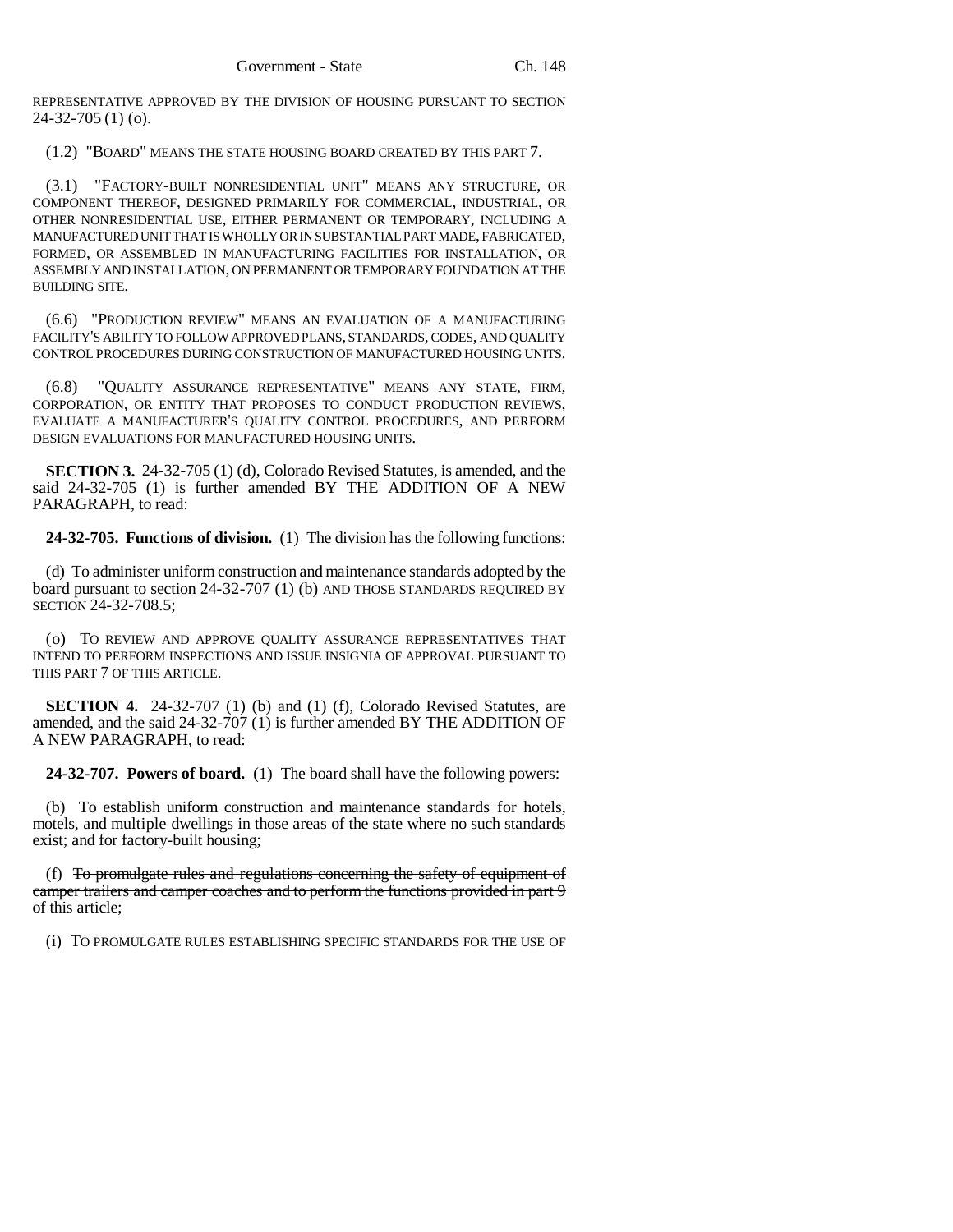#### Ch. 148 Government - State

PRIVATE INSPECTION AND CERTIFICATION ENTITIES TO PERFORM THE DIVISION'S CERTIFICATION AND INSPECTION FUNCTIONS WITH RESPECT TO IN-STATE AND OUT-OF-STATE INSPECTIONS OF MANUFACTURED HOUSING UNITS. SUCH STANDARDS SHOULD ALLOW, CONSISTENT WITH SECTION 13 OF ARTICLE XII OF THE STATE CONSTITUTION, THE PROVISIONS OF PART 5 OF ARTICLE 50 OF THIS TITLE, AND THE RULES OF THE STATE PERSONNEL BOARD FOR THE USE OF PRIVATE INSPECTION AND CERTIFICATION ENTITIES, WHEN SUCH ENTITIES ARE AVAILABLE AT A REASONABLE COST. SUCH STANDARDS SHALL NOT PROHIBIT A MANUFACTURER FROM HAVING THE OPTION TO CONTRACT WITH THE DIVISION OR AN AUTHORIZED QUALITY ASSURANCE REPRESENTATIVE TO PERFORM INSPECTION AND CERTIFICATION FUNCTIONS.

**SECTION 5.** Part 7 of article 32 of title 24, Colorado Revised Statutes, is amended BY THE ADDITION OF A NEW SECTION to read:

**24-32-708.5. Compliance with national standards.** NO PERSON, PARTNERSHIP, FIRM, CORPORATION, OR OTHER ENTITY MAY MANUFACTURE, SELL, OR OFFER FOR SALE WITHIN THIS STATE ANY NEW FACTORY-BUILT HOUSING OR FACTORY-BUILT NONRESIDENTIAL UNIT THAT IS NOT MANUFACTURED IN COMPLIANCE WITH THE APPLICABLE PROVISIONS OF THE CONSTRUCTION CODES AS ADOPTED BY THE BOARD.

**SECTION 6.** 24-32-709 (1) (a), (3), (4), and (5), Colorado Revised Statutes, are amended, and the said 24-32-709 is further amended BY THE ADDITION OF A NEW SUBSECTION, to read:

**24-32-709. Certification of factory-built housing - factory-built nonresidential units.** (1) (a) Factory-built housing manufactured, substantially altered or repaired, sold, or offered for sale within this state after the effective date of the rules adopted pursuant to section 24-32-710, must bear an insignia of approval issued by the division AND AFFIXED BY THE DIVISION OR AN AUTHORIZED QUALITY ASSURANCE REPRESENTATIVE.

(3) All factory-built housing bearing an insignia of approval issued by the division AND AFFIXED BY THE DIVISION OR AN AUTHORIZED QUALITY ASSURANCE REPRESENTATIVE pursuant to this part 7 shall be deemed to comply with the requirements of all ordinances or regulations, including those for electrical and plumbing, enacted by the state government and any local government which are applicable to the manufacture of such housing. The determination by the board of the scope of such approval is final.

(4) No factory-built housing bearing  $a$  department insignia of approval AN INSIGNIA OF APPROVAL ISSUED BY THE DIVISION AND AFFIXED BY THE DIVISION OR AN AUTHORIZED QUALITY ASSURANCE REPRESENTATIVE pursuant to this part 7 shall be in any way modified contrary to the rules adopted pursuant to section 24-32-710 prior to or during installation unless approval is first obtained from the division.

(5) The board, through the division, by rule shall establish a schedule of fees designed to pay the reasonable costs incurred by it for the work related to spot inspection, EVALUATING THE PERFORMANCE OF AUTHORIZED QUALITY ASSURANCE REPRESENTATIVES AND THE administration and enforcement of this section.

(7) (a) FACTORY-BUILT NONRESIDENTIAL UNITS MANUFACTURED, SUBSTANTIALLY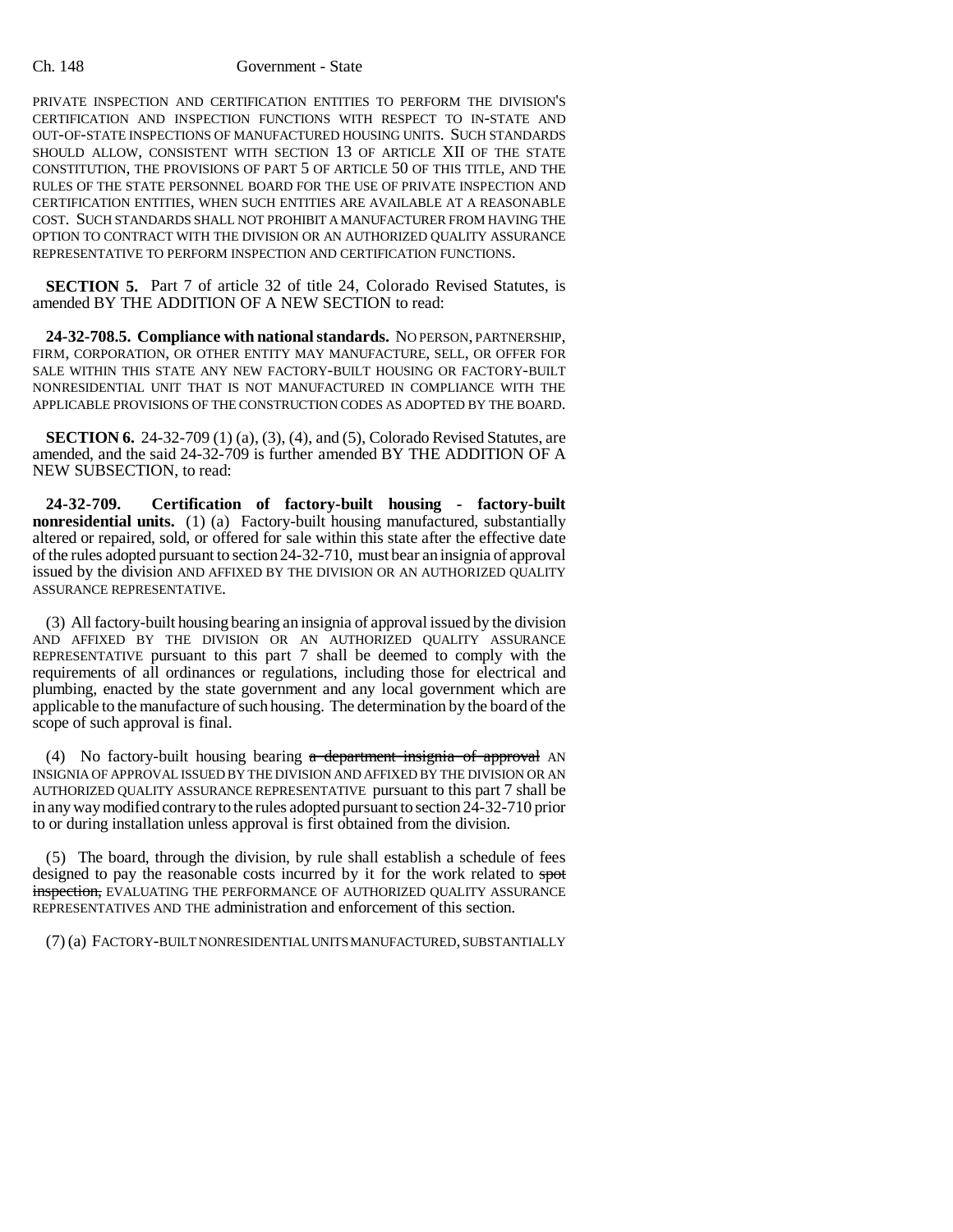ALTERED OR REPAIRED, SOLD, OR OFFERED FOR SALE WITHIN THIS STATE AFTER THE EFFECTIVE DATE OF THIS SUBSECTION (7) MUST BEAR AN INSIGNIA OF APPROVAL ISSUED BY THE DIVISION AND AFFIXED BY THE DIVISION OR AN AUTHORIZED QUALITY ASSURANCE REPRESENTATIVE.

(b) PARAGRAPH (a) OF THIS SUBSECTION (7) SHALL NOT APPLY TO THE SALE OR OFFER FOR SALE OF ANY FACTORY-BUILT NONRESIDENTIAL UNIT AFTER THE FIRST PURCHASE OF SUCH UNIT IN GOOD FAITH FOR PURPOSES OTHER THAN RESALE, UNLESS SAID UNIT HAS BEEN SUBSTANTIALLY ALTERED OR REPAIRED AS DEFINED BY BOARD RULE.

**SECTION 7.** 24-32-710 (1), Colorado Revised Statutes, is amended to read:

**24-32-710. Rules - enforcement - advisory committee.** (1) The board shall promulgate rules to interpret, implement, and make specific the provisions of this part 7. These rules shall include provisions imposing requirements ON FACTORY-BUILT UNITS THAT ARE reasonably consistent with recognized and accepted standards adopted by the building officials conference of America, the international conference of building officials, the southern building codes congress, the national fire protection association, the international association of plumbing and mechanical officials, the Colorado state plumbing and electrical codes, the city and county of Denver and the cities of Englewood and Lakewood, and the United States department of housing and urban development, or a combination thereof, except to the extent that the board finds such standards and codes are inconsistent with this part 7.

**SECTION 8.** 24-32-711, Colorado Revised Statutes, is amended to read:

**24-32-711. Recognition of similar standards.** If the board determines that standards for factory-built housing prescribed by statute or rule of another state or by the United States department of housing and urban development are reasonably consistent with, or at least equal to, standards developed by the board under REQUIRED BY this part 7, it may provide by rule that factory-built housing approved by such other state or by the United States department of housing and urban development is approved by the board MEETS THE STANDARDS REQUIRED BY THIS PART 7.

**SECTION 9.** 24-32-714, Colorado Revised Statutes, is amended to read:

**24-32-714. Local enforcement.** Nothing in this part 7 shall interfere with the right of local government to enforce local regulations governing the installation of factory-built housing approved pursuant to section 24-32-709, if such local regulations are not inconsistent with state rules adopted pursuant to section 24-32-710 AND THE STANDARDS IMPOSED BY SECTION 24-32-708.5.

**SECTION 10.** 24-32-715.5, Colorado Revised Statutes, is amended to read:

**24-32-715.5. Inspections of electrical work - manufactured housing units.** In addition to any other inspection responsibilities, the division shall have the responsibility for the electrical inspections of any manufactured HOUSING units in plants which are certified by the division pursuant to this part 7.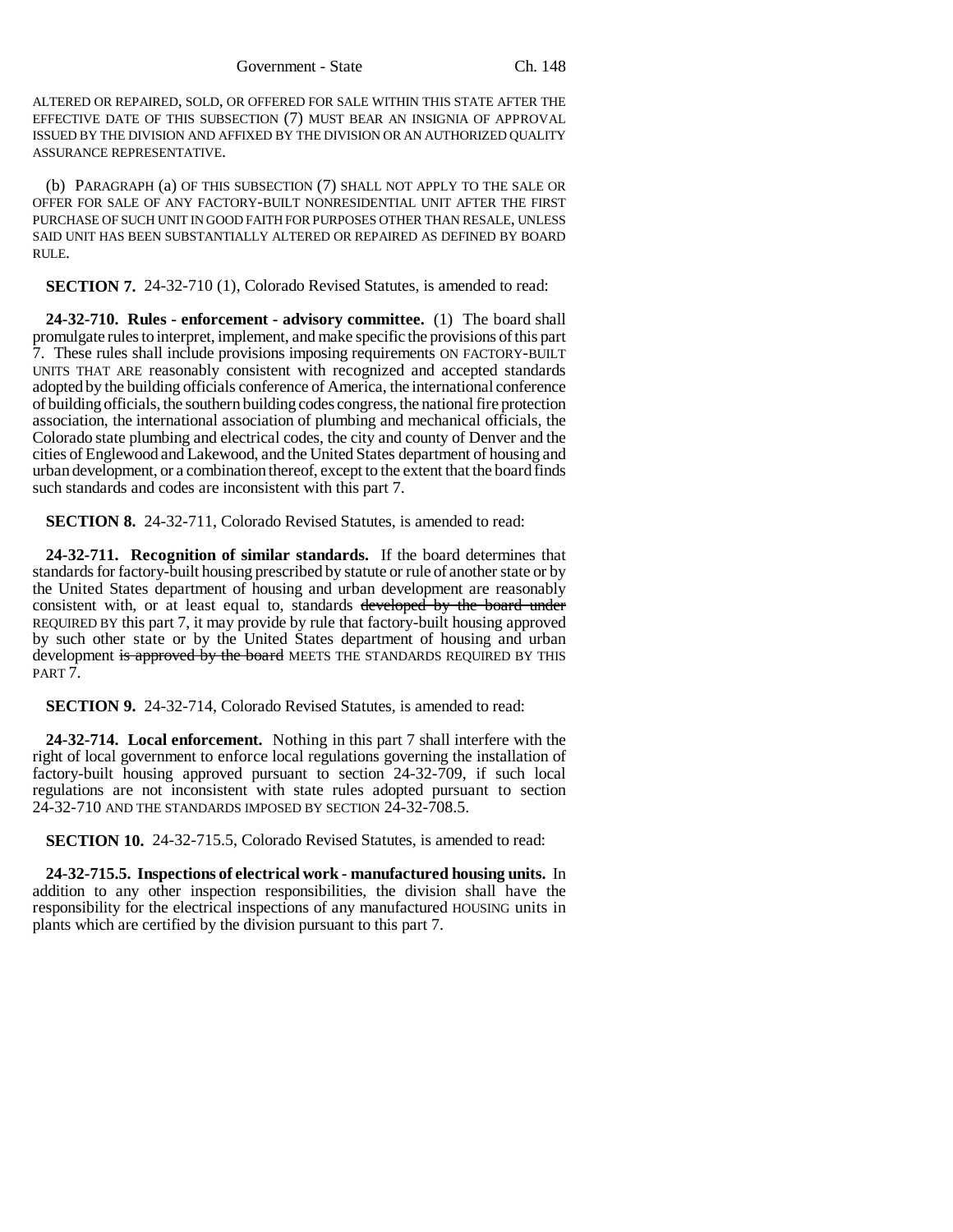#### Ch. 148 Government - State

**SECTION 11.** 24-32-901, Colorado Revised Statutes, is amended to read:

**24-32-901. Legislative declaration.** The general assembly hereby declares that there is a need for regulation in the manufacture of equipment for camper trailers and camper coaches RECREATIONAL PARK TRAILERS AND RECREATIONAL VEHICLES SOLD IN COLORADO SHOULD COMPLY WITH NATIONAL INDUSTRY STANDARDS to ensure the safety of occupants using them for temporary living and sleeping accommodations. In enacting this part 9, the general assembly provides that the division of housing, created pursuant to part 7 of this article, shall establish through the board such rules and regulations concerning equipment of camper trailers and camper coaches as it deems necessary to ensure the safety of such coaches and trailers.

**SECTION 12.** 24-32-902, Colorado Revised Statutes, is amended to read:

**24-32-902. Definitions.** As used in this part 9, unless the context otherwise requires:

(1) "Board" means the state housing board created by part 7 of this article.

(2) "Camper coach" means an item of mounted equipment, weighing more than five hundred pounds, which when temporarily or permanently mounted on a motor vehicle adapts such vehicle for use as temporary living or sleeping accommodations.

(3) "Camper trailer" means a wheeled vehicle without motive power which is designed to be drawn by a motor vehicle over the public highways and which is generally and commonly used for temporary living or sleeping accommodations.

(4) "Division" means the division of housing created by part 7 of this article.

(5) "CAMPING TRAILER" MEANS A VEHICLE THAT MEETS THE DEFINITION OF "CAMPING TRAILER" SET FORTH IN THE AMERICAN NATIONAL STANDARDS INSTITUTE'S (ANSI'S) STANDARD A119.2 OR ANY AMENDMENT THERETO.

(6) "FIFTH WHEEL TRAILER" MEANS A VEHICLE THAT MEETS THE DEFINITION OF "FIFTH WHEEL TRAILER" SET FORTH IN THE AMERICAN NATIONAL STANDARDS INSTITUTE'S (ANSI'S) STANDARD A119.2 OR ANY AMENDMENT THERETO.

(7) "MOTOR HOME" MEANS A MOTOR VEHICLE DESIGNED TO PROVIDE TEMPORARY LIVING QUARTERS FOR RECREATIONAL, CAMPING, OR TRAVEL USE, BUILT ON OR PERMANENTLY ATTACHED TO A SELF-PROPELLED MOTOR VEHICLE CHASSIS OR ON A CHASSIS CAB OR VAN THAT IS AN INTEGRAL PART OF THE COMPLETED VEHICLE.

(8) "RECREATIONAL PARK TRAILER" MEANS A TRAILER-TYPE UNIT THAT IS PRIMARILY DESIGNED TO PROVIDE TEMPORARY LIVING QUARTERS FOR RECREATIONAL, CAMPING, OR SEASONAL USE, THAT IS BUILT ON A SINGLE CHASSIS MOUNTED ON WHEELS, AND THAT HAS A GROSS TRAILER AREA OF NOT MORE THAN FOUR HUNDRED SQUARE FEET OR THIRTY-SEVEN AND FIFTEEN ONE-HUNDREDTHS SQUARE METERS IN THE SET-UP MODE.

(9) "RECREATIONAL VEHICLE" MEANS A VEHICLE DESIGNED TO BE USED PRIMARILY AS TEMPORARY LIVING QUARTERS FOR RECREATIONAL, CAMPING, TRAVEL, OR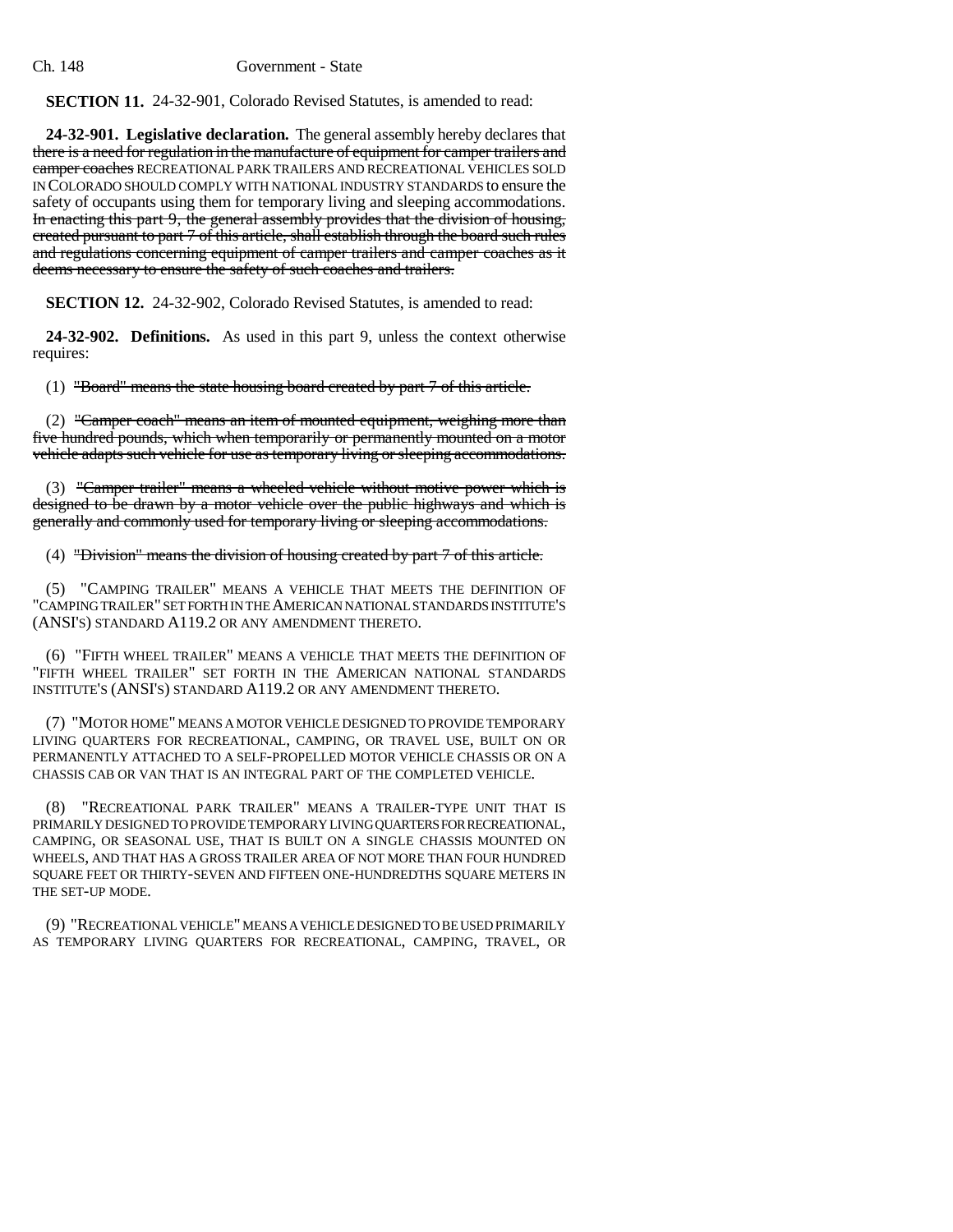SEASONAL USE THAT EITHER HAS ITS OWN MOTOR POWER OR IS MOUNTED ON OR TOWED BY ANOTHER VEHICLE. "RECREATIONAL VEHICLE" INCLUDES CAMPING TRAILERS, FIFTH WHEEL TRAILERS, MOTOR HOMES, TRAVEL TRAILERS, AND TRUCK CAMPERS.

(10) "TRAVEL TRAILER" MEANS A VEHICLE THAT MEETS THE DEFINITION OF "TRAVEL TRAILER" SET FORTH IN THE AMERICAN NATIONAL STANDARDS INSTITUTE'S (ANSI'S) STANDARD A119.2 OR ANY AMENDMENT THERETO.

(11) "TRUCK CAMPER" MEANS A VEHICLE THAT MEETS THE DEFINITION OF "TRUCK CAMPER" SET FORTH IN THE AMERICAN NATIONAL STANDARDS INSTITUTE'S (ANSI'S) STANDARD A119.2 OR ANY AMENDMENT THERETO.

**SECTION 13.** Part 9 of article 32 of title 24, Colorado Revised Statutes, is amended BY THE ADDITION OF A NEW SECTION to read:

**24-32-904.5. Compliance with national standards - recreational park trailers - recreational vehicles.** (1) NO PERSON, PARTNERSHIP, FIRM, CORPORATION, OR ANY OTHER ENTITY MAY MANUFACTURE, SELL, OR OFFER FOR SALE WITHIN THIS STATE:

(a) ANY NEW RECREATIONAL VEHICLE THAT IS NOT MANUFACTURED IN COMPLIANCE WITH THE AMERICAN NATIONAL STANDARDS INSTITUTE'S (ANSI'S) STANDARD A119.2 FOR RECREATIONAL VEHICLES OR ANY AMENDMENT THERETO; OR

(b) ANY NEW RECREATIONAL PARK TRAILER THAT IS NOT MANUFACTURED IN COMPLIANCE WITH THE AMERICAN NATIONAL STANDARDS INSTITUTE'S (ANSI'S) STANDARD A 119.5 FOR RECREATIONAL PARK TRAILERS.

**SECTION 14.** 23-32-909, Colorado Revised Statutes, is amended to read:

**24-32-909. Violation - penalty.** Any person violating any provision of this part 9 or any rule or regulation adopted pursuant to this part  $\theta$  is guilty of a misdemeanor and, upon conviction thereof, shall be punished by a fine of not less than fifty dollars nor more than one hundred dollars.

**SECTION 15.** 24-32-1904 (1) (a), Colorado Revised Statutes, is amended to read:

**24-32-1904. Certification of factory-built nonresidential structures.** (1) (a) EXCEPT AS PROVIDED IN SECTION 24-32-709 (7), factory-built nonresidential structures manufactured after the effective date of the rules and regulations promulgated by the board pursuant to this part 19, which are manufactured, sold, or offered for sale within this state, shall bear the insignia of approval issued by the division.

**SECTION 16. Repeal.** Sections 24-32-903, 24-32-904, 24-32-905, 24-32-906, and 24-32-908, Colorado Revised Statutes, are repealed.